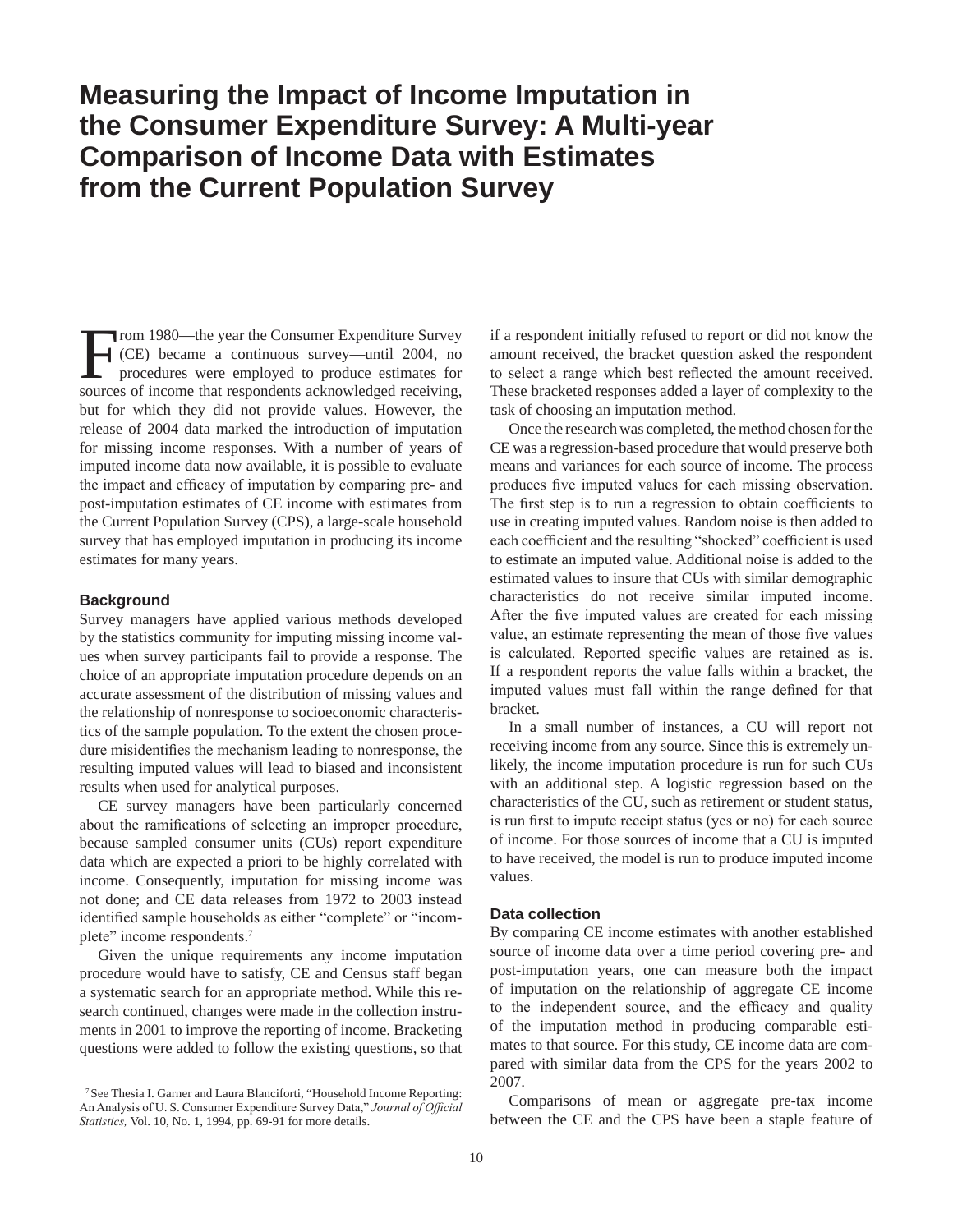BLS publications for almost 20 years.<sup>8</sup> These published comparisons were based on CE data before imputation and CPS data that included imputed values.

Income estimates for the CE are from the Interview Survey component of the survey, while the Annual Social and Economic Supplement (ASEC) is the source of comparable CPS income data.

The difference in timing of the collection of income data between the CE and the CPS poses challenges in constructing matching time periods for comparison purposes. The Interview Survey uses a rotating sample design, whereby sample units are being introduced every month. Income data are collected during the 2nd and 5th interviews, covering the 12 months prior to the month of interview. Thus, a CU undergoing their 2nd interview in June 2009 would report wage income received from June 2008 through May 2009.

The ASEC is conducted annually in March—though a limited number of eligible households are interviewed in February and April—and collects data on the previous calendar year's income from all sources. Households completing the ASEC in March 2009 report income for the 2008 calendar year. Conducting the ASEC in March is believed to provide better income data, because most households would either be completing or have just completed preparing tax returns and, thus, would be more likely to remember income sources and amounts.

While the structure and wording of income questions are similar in the CE and the CPS, there are differences that can affect the estimates. In the CE, the respondent reports the amount received from earned income, Social Security, Railroad Retirement, and Supplemental Security Income for each CU member age 14 years and over individually. For each of the remaining sources of income, the respondent reports the amount received by the consumer unit as a whole. In comparison, for the ASEC, the respondent is directed to report the amount received for each source of income by each individual household member 15 years or older.

The CE respondent is asked about the amount received over the last 12 months for each source of income, with the exception of Social Security/Railroad Retirement. As noted earlier, if the respondent either refuses or does not know the amount received, a card with ranges or brackets of income is shown to the respondent who is asked to report which bracket best reflects the amount received. In the ASEC, respondents are asked to report the amount received over the calendar year. Based on the response, they may also be asked for the periodicity of the report (weekly, monthly, etc.).

With respect to the contents of the income questions, in general where the Interview Survey questionnaire collects data for an income source in one question, the ASEC contains multiple questions, each collecting a portion of the data for that source. These questions also ask for income data from additional sources. For example, the Interview Survey instrument collects pension and annuity income in one question. The ASEC does so in three questions. One collects such income resulting from retirement, a second collects such income resulting from disability, and the third collects such income originating as a survivor's benefit. Each of these ASEC questions also asks about other sources for retirement, disability, and survivor's benefit income besides pensions and annuities. Three sources of income that are exceptions to this general rule are: wages and salaries, self-employment income, and interest income.

# **Comparison of CE and CPS income: Sources and time Periods**

The ASEC is designed to cover the civilian noninstitutional population, plus those military personnel who live with at least one other civilian adult, on or off base. The CE is also designed to represent the civilian noninstitutional population, plus a portion of the institutional population.

ASEC income data used in this article are derived from a table which CPS produces annually for its internal use. For each income source, the table shows the count of persons and mean amount of income, in total, by those directly reporting income, and by those for which imputation is done. The means and numbers of persons reporting each type of income are multiplied together to obtain aggregate income.

The income categories shown here are a subset of the categories that can be constructed from the detailed income sources reported for the CE and the ASEC. In addition to total aggregate income, results are shown for the following categories: wage and salary income; net nonfarm self-employment income; Social Security and Railroad Retirement income; pensions and annuities; interest; and dividends, rents, royalties, estates and trusts.

As noted earlier, annual estimates of income for the CPS match the calendar year, while the annual estimates of income for the CE Interview Survey cover the year prior to the month of interview. Thus, the creation of an estimator comparable to the CPS has to be resolved for CE income. After due consideration, three estimators of CE income were chosen.

The first replicates the method used for producing income estimates in CE publications.<sup>9</sup> Annual income reported by CUs in their second or fifth interview is divided by 12, thus creating a monthly amount, and then assigned to each of the 3 months covered by the interview. Second-interview income is carried forward through the third and fourth interviews until income data is collected again at the fifth interview. The annual CE estimate for any calendar year will be calculated from all income assigned to that year.

<sup>8</sup>See text tables 6 and 7, *Consumer Expenditure Survey, 1987*, Bulletin 2354, June 1990; text tables 8 and 9, *Consumer Expenditure Survey, 1990–91*, Bulletin 2425, September 1993; text tables 6 and 7, *Consumer Expenditure Survey, 1992–93*, Bulletin 2462, September 1995; text tables 10 and 11, *Consumer Expenditure Survey, 1994–95*, Bulletin 2492, December 1997; text tables 8 and 9, *Consumer Expenditure Survey, 1996–97*, Report 935, September 1999; text tables 20 and 21, *Consumer Expenditure Survey, 1998– 99*, Report 955, November 2001; text tables 3–6, *Consumer Expenditure Survey, 2002–2003*, Report 990, March 2006. <sup>9</sup> Ibid.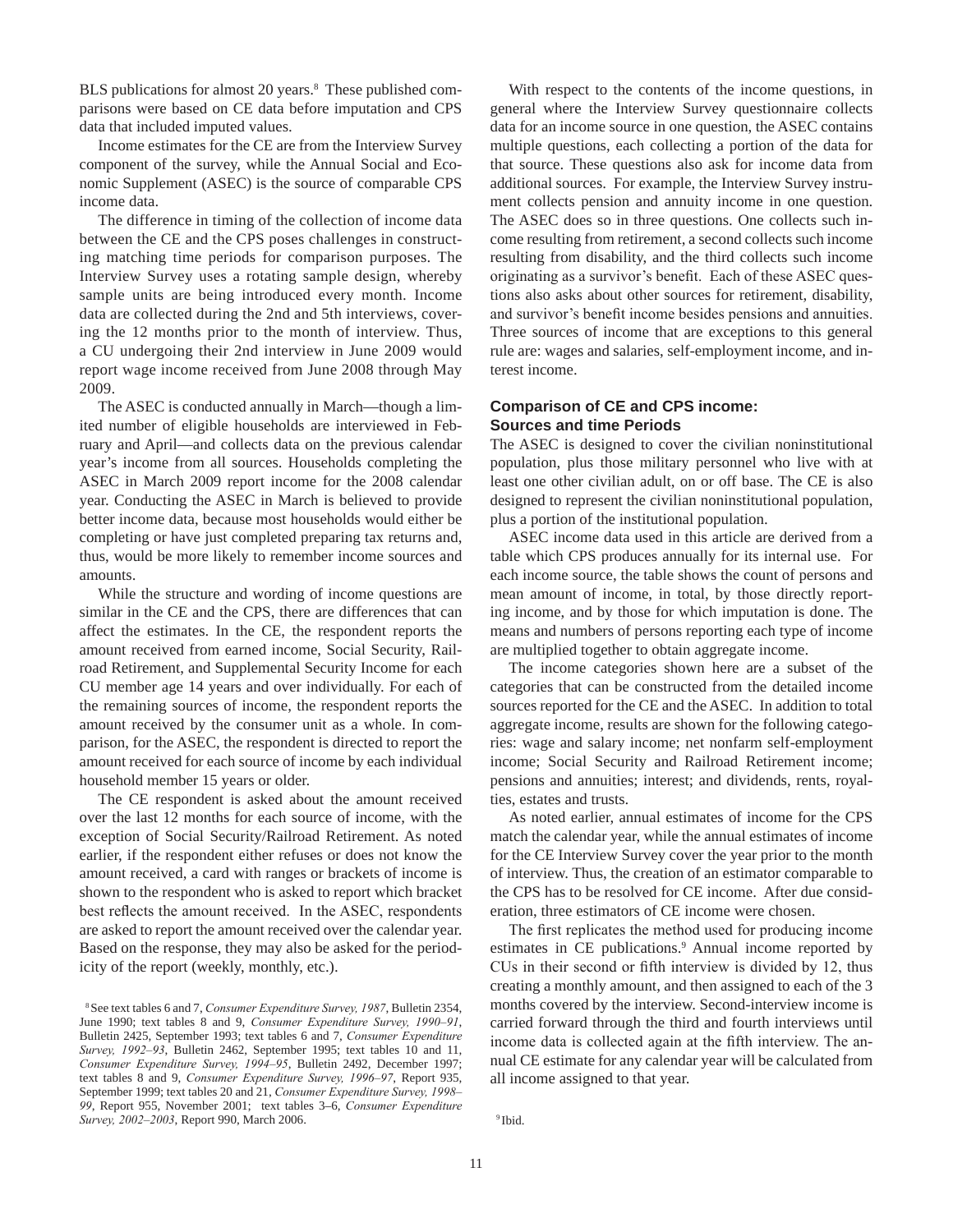Compared with the CPS estimate, this method creates an estimate using a significant amount of income reported from an earlier time period. Using 2008 as an example, the first month whose interviews would be used in the CE estimate is February 2008. One-twelfth of the income reported in that interview would be assigned to January 2008. However, the 12-month reference period for reporting would run from February 2007 through January 2008, meaning 11 months of the reference period were outside the calendar year of interest.

In fact, the only month whose interviews would span a recall period matching the ASEC calendar year is January of the following year. (For calendar year 2008, interviews conducted in January 2009 would have an annual reference period from January 2008 to December 2008.) This forms the basis for the second method of calculating CE estimates Only 2nd and 5th interviews conducted in January of the following year are used to construct the estimate. While such interviews exactly match the period covered by the ASEC, the number of interviews is very small at about 1/6th of the total number of interviews conducted in any one quarter. This would be detrimental to the statistical reliability of the estimate, potentially leading to wide annual swings in the estimate, particularly for some of the more thinly reported categories of income.

Because of the conceptual attractiveness of the second method in matching the ASEC time period, the third method for creating CE estimates essentially expands on it. Centering on January interviews, this method adds 2nd and 5th interviews conducted between October of the previous year and April of the current year, or three months before and after January, to expand the number of interviews used to create the estimate. For all three methods, weighting adjustments are made to insure that the aggregate estimates are representative of the entire population.

#### **Comparison of CE with CPS: Results**

#### **Levels and ratios**

The impact of imputation in the CE can be seen in text table 4 that shows aggregate incomes, total and by source, from the CE and CPS, along with the ratio of CE to CPS estimates for the years 2002–07. The CE did not impute in the first 2 years of this period, so the estimates are based on all reported income, regardless of whether the CU was considered a complete or incomplete income respondent.

Imputation significantly raises CE total income, bringing it into near equality with CPS estimates. On average, imputation adds about 20 percentage points to the CE/CPS ratio. For the pre-imputation years of 2002–-03, the mean CE/CPS ratio for total income, taking into account each estimator of CE income, is about 0.75. The average ratio for the post-imputation years of 2004–07 rises to about 0.94.

This increase in the ratio for total income is largely driven by the increase in wage and salary income after imputation was introduced in the CE. Wage and salary income comprises about 80 percent of total CE income and 77 percent of total CPS income over this period. Before imputation, CE total income averages about \$1,650 billion less than CPS total income, with CE wage and salary income trailing CPS wage and salary income by about \$1,123 billion. The CE/CPS ratio for wage and salary income averages about 0.78. After imputation, the gaps between total income and wage and salary income in the CE and CPS narrow to an average of about \$446 billion and \$143 billion, respectively. Wage and salary income for the CE almost matches the CPS, with an average ratio of more than 0.97.

Social Security and Railroad Retirement income is the next largest component of total income in the CE and CPS. The story here is similar to the one for wage and salary income. The mean 2002–03 CE/CPS ratio is just over 0.80 [.8045], while the 2004–07 ratio increases to about 0.95.

Imputation in the CE has a larger impact on the CE/CPS ratio for nonfarm self-employment income, the third largest contributor to total income, than for any other component of income. In fact, the ratio rises more than 50 percentage points after imputation, going from about 0.63 to about 1.15, making it the only source of income for which the CE estimate is, on average, higher than the CPS estimate.

Pension and annuity income is the next largest component of total income. Similar to Social Security/Railroad Retirement income, the CE/CPS ratio rises an almost equivalent amount after imputation. For 2002–03, the ratio averagesjust under 0.81, increasing to slightly under 0.94 for 2004–07.

No other income component represents as much as 2 percent of total income in the CE. For the CPS, however, two categories—interest and dividends, rents, royalties, estates and trusts—each make up more than 2 percent of total income. As such, the CE/CPS ratios for these items are fairly low, and historically have been among the lowest in the published tables. While still averaging 42 percent of the CPS estimate, the 2007 CE/CPS ratio rose 10 percentage points over the average of the previous 3 years. In addition, interest income is one of the few components whose CE/CPS ratio does not increase appreciably after imputation. The aggregate pre-imputation interest income estimate in the CE is about 28 percent of the CPS estimate. After imputation, the CE interest income estimate increases to more than 34 percent of the CPS estimate.

The initial level of the CE/CPS ratio is higher for income from dividends, rents, royalties, estates, and trusts than for interest income, and imputation has a marked impact on the ratio. The ratio for 2002–03 averages midway between 0.42 and 0.43, and increases to an average of 0.51 after imputation.

To complete the picture on the impact of imputation on the relationship between CE with CPS estimates, the next section looks more closely at the magnitude of imputation as it affects the aggregate estimates for total income and each source of income over the 2004–07 period where imputation is done for both surveys.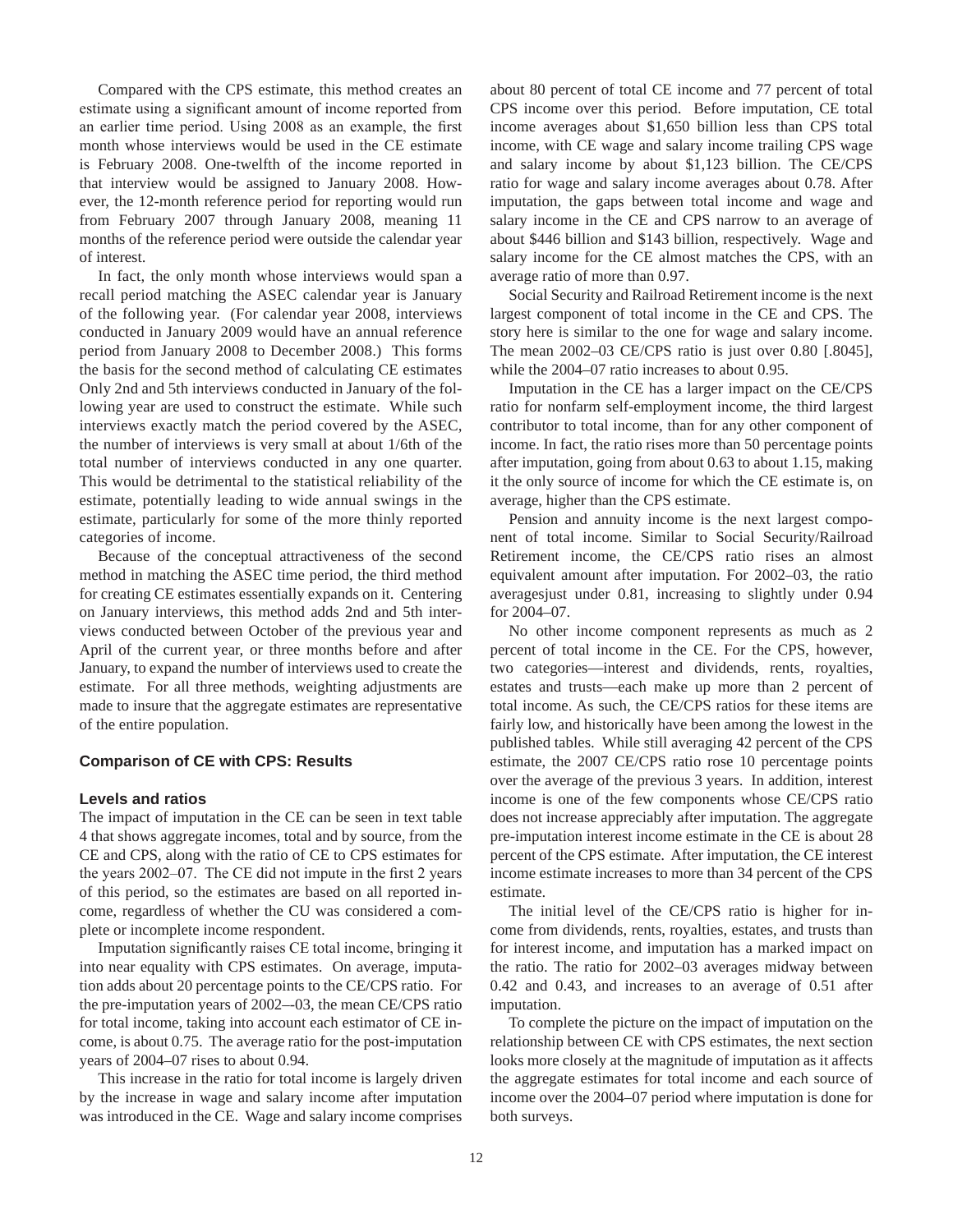Text table 4. **Aggregate pretax income and ratios for Current Population Survey (CPS) and for three alternative measures of Consumer Expenditure Survey (CE), by total and source of income, 2002–07**

| Year and survey               | Total     |                 | Wage and salary<br>income |                 | Nonfarm self-<br>employment income |                 | Social Security and<br><b>Railroad Retirement</b><br>income |                 |
|-------------------------------|-----------|-----------------|---------------------------|-----------------|------------------------------------|-----------------|-------------------------------------------------------------|-----------------|
|                               | Aggregate | CE/CPS<br>ratio | Aggregate                 | CE/CPS<br>ratio | Aggregate                          | CE/CPS<br>ratio | Aggregate                                                   | CE/CPS<br>ratio |
| 2002                          |           |                 |                           |                 |                                    |                 |                                                             |                 |
|                               | 6,515.7   |                 | 5,078.4                   |                 | 302.6                              |                 | 389.8                                                       |                 |
| CE, reference year 2002       | 4,629.0   | 71.0            | 3,736.3                   | 73.6            | 197.8                              | 65.4            | 312.9                                                       | 80.3            |
| CE, January 2003              | 4,858.1   | 74.6            | 3,880.9                   | 76.4            | 204.3                              | 67.5            | 299.1                                                       | 76.7            |
| CE, October 2002 - April 2003 | 4,838.7   | 74.3            | 3,890.2                   | 76.6            | 198.6                              | 65.6            | 315.9                                                       | 81.0            |
| 2003                          |           |                 |                           |                 |                                    |                 |                                                             |                 |
|                               | 6,707.2   |                 | 5,157.1                   |                 | 331.6                              |                 | 410.1                                                       |                 |
| CE, reference year 2003       | 5,007.9   | 74.7            | 4,042.1                   | 78.4            | 194.6                              | 58.7            | 325.4                                                       | 79.3            |
| CE, January 2004              | 5,328.2   | 79.4            | 4,295.7                   | 83.3            | 210.7                              | 63.5            | 343.8                                                       | 83.8            |
| CE, October 2003 - April 2004 | 5,109.5   | 76.2            | 4,125.7                   | 80.0            | 194.3                              | 58.6            | 334.7                                                       | 81.6            |
| 2004                          |           |                 |                           |                 |                                    |                 |                                                             |                 |
|                               | 6,939.6   |                 | 5,346.6                   |                 | 321.7                              |                 | 431.8                                                       |                 |
| CE, reference year 2004       | 6,322.2   | 91.1            | 5,021.3                   | 93.9            | 338.4                              | 105.2           | 400.0                                                       | 92.6            |
| CE, January 2005              | 6,689.9   | 96.4            | 5,119.7                   | 95.8            | 566.6                              | 176.1           | 431.0                                                       | 99.8            |
| CE, October 2004 - April 2005 | 6,636.6   | 95.6            | 5,206.3                   | 97.4            | 435.1                              | 135.2           | 411.4                                                       | 95.3            |
| 2005                          |           |                 |                           |                 |                                    |                 |                                                             |                 |
|                               | 7,352.4   |                 | 5,630.6                   |                 | 366.5                              |                 | 449.2                                                       |                 |
| CE, reference year 2005       | 6,872.5   | 93.5            | 5,432.6                   | 96.5            | 430.1                              | 117.4           | 431.0                                                       | 96.0            |
| CE, January 2006              | 6,872.1   | 93.5            | 5,394.3                   | 95.8            | 558.5                              | 152.4           | 441.1                                                       | 98.2            |
| CE, October 2005 - April 2006 | 6,940.3   | 94.4            | 5,522.8                   | 98.1            | 423.4                              | 115.5           | 441.9                                                       | 98.4            |
| 2006                          |           |                 |                           |                 |                                    |                 |                                                             |                 |
|                               | 7,800.6   |                 | 5,967.4                   |                 | 407.7                              |                 | 471.5                                                       |                 |
| CE, reference year 2006       | 7,170.8   | 91.9            | 5,718.6                   | 95.8            | 414.0                              | 101.5           | 446.0                                                       | 94.6            |
| CE, January 2007              | 7,332.3   | 94.0            | 5,994.1                   | 100.4           | 445.0                              | 109.1           | 409.1                                                       | 86.8            |
| CE, October 2006 - April 2007 | 7,286.8   | 93.4            | 5,815.2                   | 97.5            | 380.1                              | 93.2            | 452.2                                                       | 95.9            |
| 2007                          |           |                 |                           |                 |                                    |                 |                                                             |                 |
|                               | 8,013.6   |                 | 6,141.5                   |                 | 390.6                              |                 | 500.2                                                       |                 |
| CE, reference year 2007       | 7,559.1   | 94.3            | 6,047.3                   | 98.5            | 390.8                              | 100.1           | 464.6                                                       | 92.9            |
| CE, January 2008              | 7,674.0   | 95.8            | 6,179.7                   | 100.6           | 307.2                              | 78.7            | 462.8                                                       | 92.5            |
| CE, October 2007 - April 2008 | 7,610.1   | 95.0            | 6,094.2                   | 99.2            | 369.3                              | 94.6            | 483.8                                                       | 96.7            |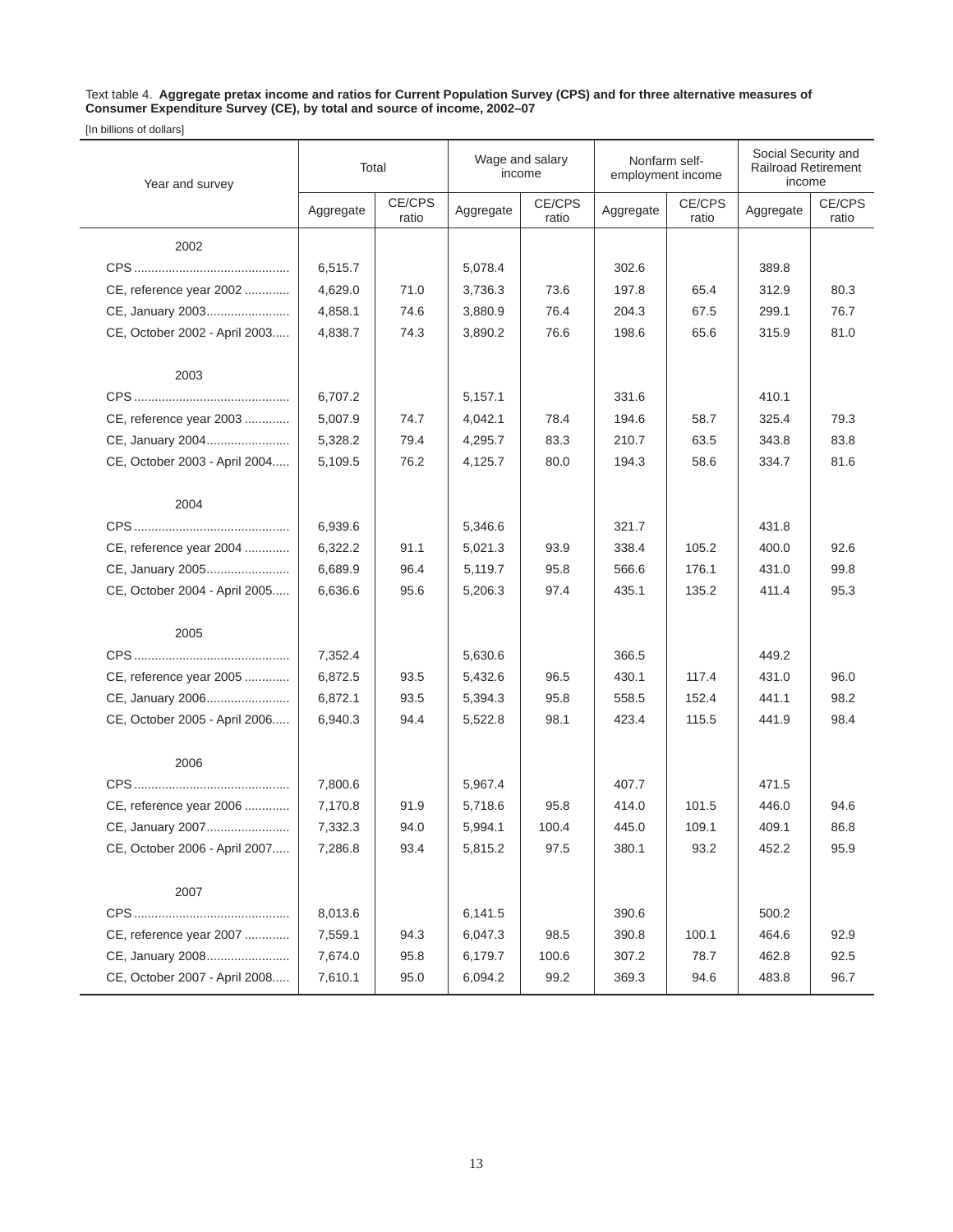Text table 4. **Continued—Aggregate pretax income and ratios for Current Population Survey (CPS) and for three alternative measures of Consumer Expenditure Survey (CE), by total and source of income, 2002–07** 

| Year and survey               | Pensions and annuities |                 |           | Interest        | Dividends, rents, royalties,<br>and<br>estates and trusts |                 |
|-------------------------------|------------------------|-----------------|-----------|-----------------|-----------------------------------------------------------|-----------------|
|                               | Aggregate              | CE/CPS<br>ratio | Aggregate | CE/CPS<br>ratio | Aggregate                                                 | CE/CPS<br>ratio |
| 2002                          |                        |                 |           |                 |                                                           |                 |
|                               | 262.5                  |                 | 145.4     |                 | 119.7                                                     |                 |
| CE, reference year 2002       | 178.7                  | 68.1            | 36.9      | 25.4            | 50.3                                                      | 42.1            |
| CE, January 2003              | 217.4                  | 82.8            | 39.8      | 27.4            | 48.9                                                      | 40.9            |
| CE, October 2002 - April 2003 | 203.4                  | 77.5            | 41.7      | 28.7            | 57.3                                                      | 47.8            |
| 2003                          |                        |                 |           |                 |                                                           |                 |
|                               | 276.3                  |                 | 148.3     |                 | 152.4                                                     |                 |
| CE, reference year 2003       | 226.3                  | 81.9            | 47.9      | 32.3            | 60.7                                                      | 39.8            |
| CE, January 2004              | 252.6                  | 91.5            | 38.2      | 25.7            | 63.2                                                      | 41.5            |
| CE, October 2003 - April 2004 | 231.8                  | 83.9            | 43.4      | 29.2            | 65.6                                                      | 43.0            |
| 2004                          |                        |                 |           |                 |                                                           |                 |
|                               | 291.9                  |                 | 163.2     |                 | 157.0                                                     |                 |
| CE, reference year 2004       | 280.1                  | 96.0            | 59.0      | 36.2            | 85.3                                                      | 54.3            |
| CE, January 2005              | 300.0                  | 102.8           | 59.0      | 36.1            | 50.6                                                      | 32.2            |
| CE, October 2004 - April 2005 | 316.3                  | 108.3           | 49.8      | 30.5            | 81.0                                                      | 51.6            |
| 2005                          |                        |                 |           |                 |                                                           |                 |
|                               | 310.3                  |                 | 186.9     |                 | 169.8                                                     |                 |
| CE, reference year 2005       | 290.4                  | 93.6            | 61.9      | 33.1            | 99.9                                                      | 58.8            |
| CE, January 2006              | 268.1                  | 86.4            | 37.6      | 20.1            | 45.1                                                      | 26.6            |
| CE, October 2005 - April 2006 | 291.1                  | 93.8            | 61.3      | 32.8            | 71.9                                                      | 42.3            |
| 2006                          |                        |                 |           |                 |                                                           |                 |
|                               | 314.9                  |                 | 229.2     |                 | 186.7                                                     |                 |
| CE, reference year 2006       | 283.5                  | 90.0            | 69.7      | 30.4            | 106.9                                                     | 57.3            |
| CE, January 2007              | 213.6                  | 67.8            | 66.8      | 29.1            | 80.1                                                      | 42.9            |
| CE, October 2006 - April 2007 | 302.6                  | 96.1            | 85.7      | 37.4            | 109.5                                                     | 58.6            |
| 2007                          |                        |                 |           |                 |                                                           |                 |
|                               | 323.3                  |                 | 242.8     |                 | 191.0                                                     |                 |
| CE, reference year 2007       | 302.0                  | 93.4            | 97.0      | 39.9            | 112.8                                                     | 59.1            |
| CE, January 2008              | 338.8                  | 104.8           | 112.6     | 46.4            | 137.0                                                     | 71.7            |
| CE, October 2007 - April 2008 | 300.1                  | 92.8            | 94.9      | 39.1            | 109.7                                                     | 57.4            |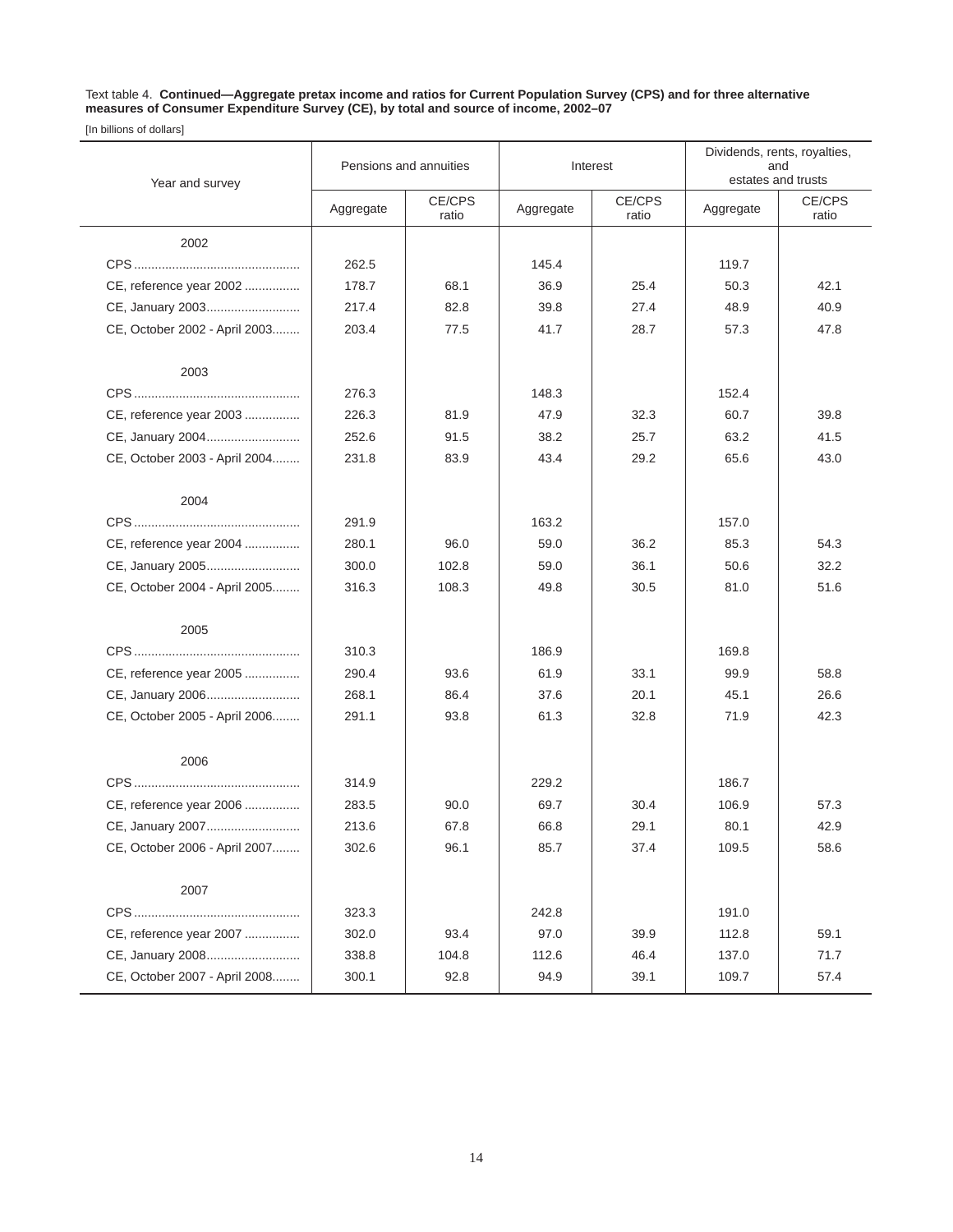#### **The role of imputation**

Text table 5 shows the percentage of CE and CPS aggregate income for the sources included in text table 4 accounted for by imputation for the 4 years imputation has been done in the CE. Looking at total income, more than 38 percent of the CE aggregate is attributable to imputation compared with over 32 percent in the CPS. The percentage of imputed income in the CE has risen each year since the inception of imputation, while the percentage has remained stable in the CPS. Even though the CPS aggregates are larger than CE aggregates, a difference ranging between \$390 and \$537 billion, the dollar amounts imputed in the CE are uniformly larger than the amounts imputed in the CPS. The difference in imputed aggregate income has risen from about \$35 billion in 2004 to about \$562 billion in 2007.

As noted earlier, wage and salary income is the predominant component of total income, and consequently the contribution of imputation to aggregate wage and salary income essentially matches the contribution to total income. Imputation is a bigger factor in the CE estimates than the CPS estimates, both in terms of percentage of the estimate and actual dollar value. The percent of CE wage and salary income resulting from imputation has risen each year since 2004, going from 37.0 percent in 2004 to 41.9 percent in 2007. Over the same period, imputation accounts for about 30 percent of CPS wage and salary income. The amount imputed in the CE exceeds that imputed in the CPS by about \$220 billion for 2004, rising to about \$755 billion in 2007.

The two components of total income representing retirement income show remarkably similar patterns with each other and in relation to the CPS. Though starting from a lower level, the average percentage of imputed income in the CE estimates for Social Security and Railroad Retirement income and income from pensions and annuities increases each year from 2004 to 2007. For Social Security and Railroad Retirement, the percentage goes from 20.2 percent to about 23.6 percent; for pensions and annuities, the percentage rises from 18.3 percent in 2004 to 21.8 percent in 2007. Nonresponse has been less of an issue for the CE than for the CPS, as on average, the CPS imputes 33.6 percent of Social Security and Railroad Retirement income and 32.6 percent of income from pensions and annuities over the 4 years. With one exception, the income directly reported is about \$20 billion to \$55 billion more for Social Security income and \$10 billion to \$60 billion more for income from pensions and annuities in the CE than in the CPS.

Over one-half of the CE estimates for nonfarm selfemployment income is derived from imputation. As with the sources previously mentioned, the average percentage of imputed income rises each year, but there is a sizable 15-percentage-point increase from 57.5 percent to 72.6 percent between 2005 and 2007. Imputation in the CPS averages 42.7 percent over the 4-year period. The amount imputed in the CE estimates is significantly greater than the amount imputed in the CPS each year, though somewhat paradoxically, the average difference is smallest, at about \$92 billion in 2007, the year in which imputed income comprises the largest proportion of the CE estimate.

Interest income and, to a lesser degree, income from dividends, rents, royalties, and estates and trusts show sharply different response patterns between the CE and the CPS. The percentage of imputed income in the CE estimates for this category has ranged from 45.8 percent to 58.6 percent. The endpoints of the range are from 2004 and 2005, respectively, years where the percentage of income imputed in the CE estimate derived from January interviews only differed considerably from the percentage of income imputed for estimates derived by the other two variables. In 2006 and 2007, all three estimators displayed similar percentages of imputed income. The CPS derives an average of 71.9 percent of their annual estimates from imputation, and the actual dollar amounts imputed dwarf the amounts of imputed interest income in the CE by \$100 billion to \$120 billion.

After averaging about 37 percent from 2004 to 2006, the average percentage of imputed income for CE dividends, rents, royalties, estates and trusts leaped to over 51 percent in 2007. CPS estimates for dividends, rents, royalties, and estates and trusts have consisted of a steadily increasing percentage of imputed income over the 4-year period, rising from 47.9 percent in 2004 to 51.1 percent in 2007, matching the CE imputation percentage. In actual dollar amounts, the CPS uniformly imputes much higher amounts than the CE; on average, \$86.8 billion dollars are imputed annually in the CPS, compared with \$50.4 billion in the CE.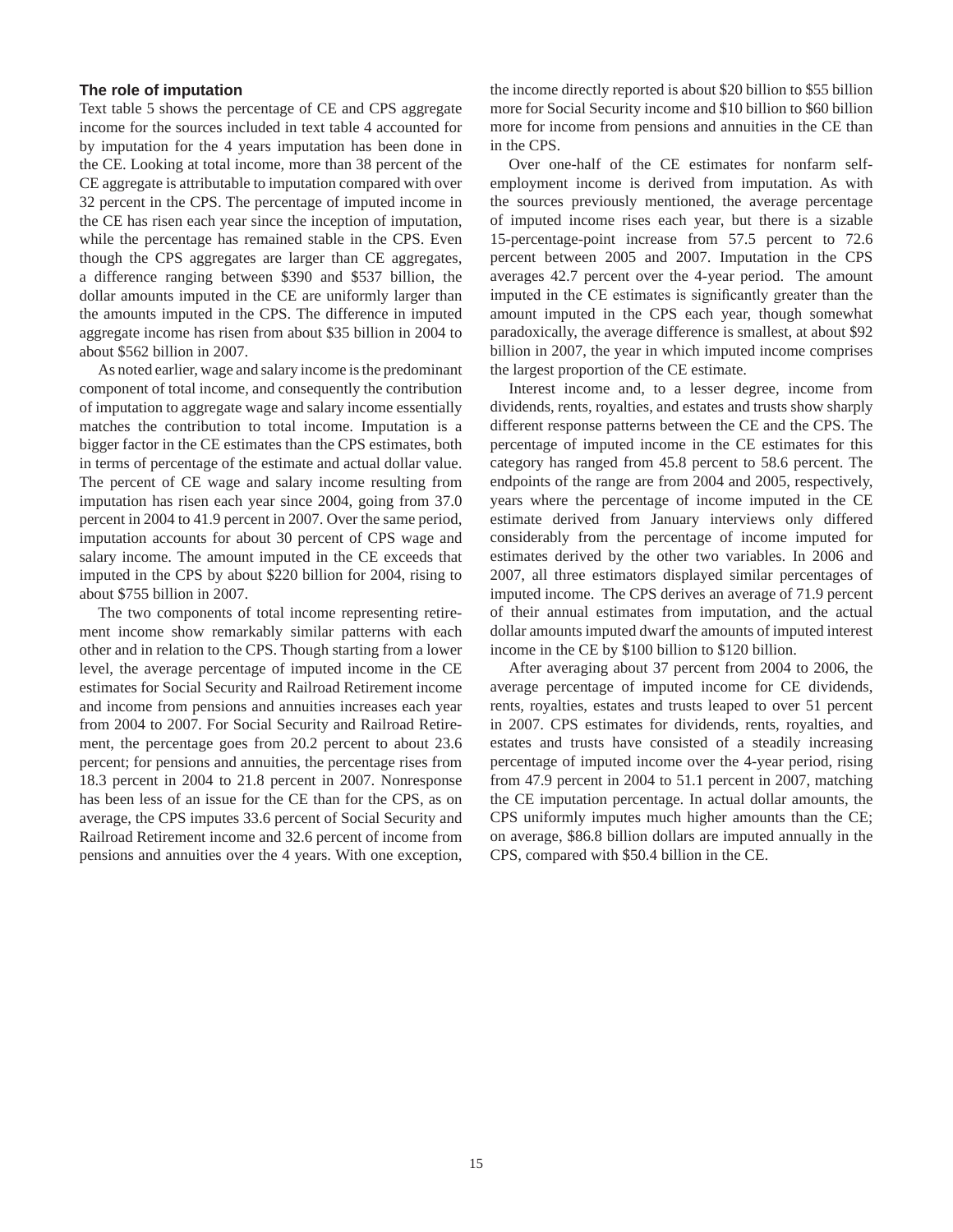Text table 5. **Aggregate pretax income and percent distribution, total and by reported and allocated status, by source of income, Current Population Survey (CPS) and three alternative measures of Consumer Expenditure Survey (CE), 2004–07**

| Year, category of income,<br>and survey           | Total              | Reported           | Percent reported | Allocated          | Percent allocated |
|---------------------------------------------------|--------------------|--------------------|------------------|--------------------|-------------------|
| 2004                                              |                    |                    |                  |                    |                   |
| Total aggregate income:                           |                    |                    |                  |                    |                   |
|                                                   | 6,939.6            | 4,603.6            | 66.3             | 2,336.0            | 33.7              |
| CE, reference year 2004                           | 6,322.2            | 3,944.6            | 62.4             | 2,377.5            | 37.6              |
| CE, January 2005                                  | 6,689.9            | 4,318.1            | 64.5             | 2,371.7            | 35.5              |
| CE, October 2004 - April 2005                     | 6,636.6            | 4,274.2            | 64.4             | 2,362.3            | 35.6              |
|                                                   |                    |                    |                  |                    |                   |
| Wage and salary income:                           |                    |                    | 68.7             |                    |                   |
| CE, reference year 2004                           | 5,346.6<br>5,021.3 | 3,672.9<br>3,084.1 | 61.4             | 1,673.8<br>1,937.3 | 31.3<br>38.6      |
| CE, January 2005                                  | 5,119.7            | 3,251.8            | 63.5             | 1,868.0            | 36.5              |
| CE, October 2004 - April 2005                     | 5,206.3            | 3,331.5            | 64.0             | 1,874.8            | 36.0              |
|                                                   |                    |                    |                  |                    |                   |
| Nonfarm self-employment income:                   |                    |                    |                  |                    |                   |
|                                                   | 321.7              | 183.5              | 57.0             | 138.3              | 43.0              |
| CE, reference year 2004<br>CE, January 2005       | 338.4              | 145.2              | 42.9             | 193.3              | 57.1              |
| CE, October 2004 - April 2005                     | 566.6<br>435.1     | 261.2<br>179.9     | 46.1<br>41.3     | 305.4<br>255.2     | 53.9<br>58.7      |
|                                                   |                    |                    |                  |                    |                   |
| Social Security and Railroad                      |                    |                    |                  |                    |                   |
| Retirement income:                                |                    |                    |                  |                    |                   |
|                                                   | 431.8              | 283.1              | 65.6             | 148.6              | 34.4              |
| CE, reference year 2004                           | 400.0              | 312.4              | 78.1             | 87.7               | 21.9              |
| CE, January 2005                                  | 431.0              | 349.6              | 81.1             | 81.4               | 18.9              |
| CE, October 2004 - April 2005                     | 411.4              | 329.9              | 80.2             | 81.5               | 19.8              |
| Pensions and annuities:                           |                    |                    |                  |                    |                   |
|                                                   | 291.9              | 193.6              | 66.3             | 98.4               | 33.7              |
| CE, reference year 2004                           | 280.1              | 221.4              | 79.0             | 58.7               | 21.0              |
| CE, January 2005                                  | 300.0              | 256.9              | 85.6             | 43.1               | 14.4              |
| CE, October 2004 - April 2005                     | 316.3              | 254.5              | 80.5             | 61.8               | 19.5              |
| Interest:                                         |                    |                    |                  |                    |                   |
|                                                   | 163.2              | 41.3               | 25.3             | 121.8              | 74.7              |
| CE, reference year 2004                           | 59.0               | 27.8               | 47.0             | 31.3               | 53.0              |
| CE, January 2005                                  | 59.0               | 38.8               | 65.9             | 20.1               | 34.1              |
| CE, October 2004 - April 2005                     | 49.8               | 24.7               | 49.7             | 25.0               | 50.3              |
|                                                   |                    |                    |                  |                    |                   |
| Dividends, rents, royalties, and                  |                    |                    |                  |                    |                   |
| estates and trusts:                               | 157.0              | 81.8               | 52.1             | 75.3               | 47.9              |
| CE, reference year 2004                           | 85.3               | 53.7               | 62.9             | 31.6               | 37.1              |
| CE, January 2005                                  | 50.6               | 34.4               | 67.9             | 16.3               | 32.1              |
| CE, October 2004 - April 2005                     | 81.0               | 48.6               | 60.0             | 32.4               | 40.0              |
|                                                   |                    |                    |                  |                    |                   |
| 2005                                              |                    |                    |                  |                    |                   |
|                                                   |                    |                    |                  |                    |                   |
| Total aggregate income:                           |                    |                    |                  |                    |                   |
|                                                   | 7,352.2            | 5,026.8            | 68.4             | 2,325.7            | 31.6              |
| CE, reference year 2005                           | 6,872.5<br>6,872.1 | 4,322.3            | 62.9             | 2,550.1<br>2,539.4 | 37.1              |
| CE, January 2006<br>CE, October 2005 - April 2006 | 6,940.3            | 4,332.7<br>4,405.6 | 63.0<br>63.5     | 2,534.6            | 37.0<br>36.5      |
|                                                   |                    |                    |                  |                    |                   |
| Wage and salary income:                           |                    |                    |                  |                    |                   |
|                                                   | 5,630.6            | 4,002.1            | 71.1             | 1,628.4            | 28.9              |
| CE, reference year 2005                           | 5,432.6            | 3,376.8            | 62.2             | 2,055.8            | 37.8              |
| CE, January 2006                                  | 5,394.3            | 3,400.0            | 63.0             | 1,994.5            | 37.0              |
| CE, October 2005 - April 2006                     | 5,522.8            | 3,493.0            | 63.2             | 2,029.8            | 36.8              |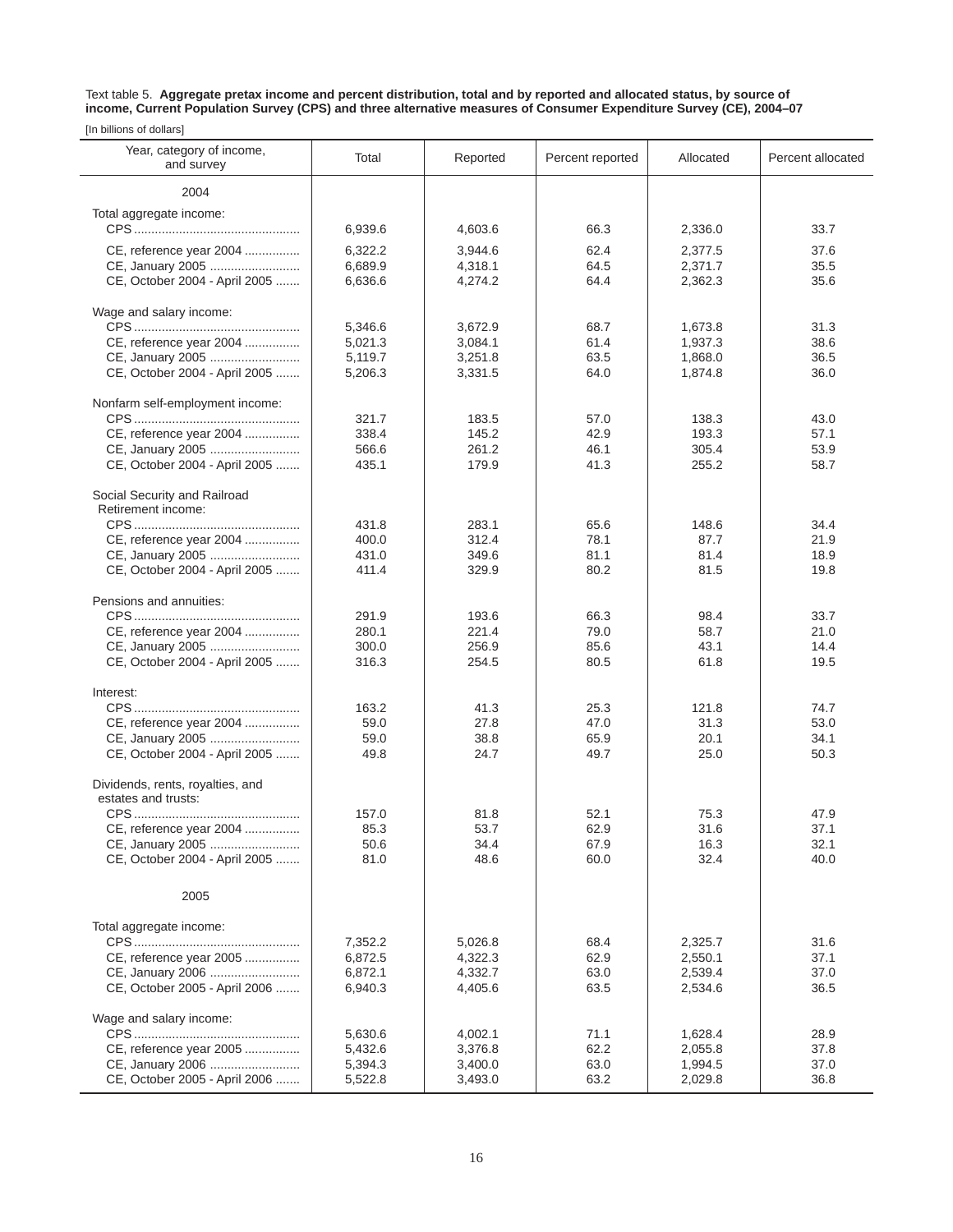Text table 5. Continued—**Aggregate pretax income and percent distribution, total and by reported and allocated status, by source of income, Current Population Survey (CPS) and three alternative measures of Consumer Expenditure Survey (CE), 2004–07**

| Year, category of income,<br>and survey                                      | Total                            | Reported                         | Percent reported             | Allocated                        | Percent allocated            |
|------------------------------------------------------------------------------|----------------------------------|----------------------------------|------------------------------|----------------------------------|------------------------------|
| 2005                                                                         |                                  |                                  |                              |                                  |                              |
| Nonfarm self-employment income:                                              |                                  |                                  |                              |                                  |                              |
| CE, reference year 2005<br>CE, January 2006<br>CE, October 2005 - April 2006 | 366.5<br>430.1<br>558.5<br>423.4 | 216.4<br>187.7<br>229.6<br>181.0 | 59.1<br>43.6<br>41.1<br>42.8 | 150.1<br>242.4<br>328.9<br>242.3 | 41.0<br>56.4<br>58.9<br>57.2 |
| Social Security and Railroad<br>Retirement income:                           |                                  |                                  |                              |                                  |                              |
|                                                                              | 449.2                            | 301.8                            | 67.2                         | 147.5                            | 32.8                         |
| CE, reference year 2005                                                      | 431.0                            | 341.0                            | 79.1                         | 90.1<br>89.3                     | 20.9                         |
| CE, January 2006<br>CE, October 2005 - April 2006                            | 441.1<br>441.9                   | 351.8<br>340.3                   | 79.8<br>77.0                 | 101.6                            | 20.2<br>23.0                 |
| Pensions and annuities:                                                      |                                  |                                  |                              |                                  |                              |
|                                                                              | 310.3                            | 211.4                            | 68.1                         | 98.8                             | 31.9                         |
| CE, reference year 2005                                                      | 290.4                            | 229.5                            | 79.0                         | 60.9                             | 21.0                         |
| CE, January 2006                                                             | 268.1                            | 223.2                            | 83.2                         | 44.9                             | 16.8                         |
| CE, October 2005 - April 2006                                                | 291.1                            | 224.9                            | 77.3                         | 66.2                             | 22.7                         |
| Interest:                                                                    |                                  |                                  |                              |                                  |                              |
|                                                                              | 186.9                            | 54.8                             | 29.3                         | 132.1                            | 70.7                         |
| CE, reference year 2005                                                      | 61.9                             | 29.6                             | 47.8                         | 32.4                             | 52.2                         |
| CE, January 2006                                                             | 37.6                             | 12.7                             | 33.6                         | 25.0                             | 66.4                         |
| CE, October 2005 - April 2006                                                | 61.3                             | 26.1                             | 42.7                         | 35.1                             | 57.3                         |
| Dividends, rents, royalties, and                                             |                                  |                                  |                              |                                  |                              |
| estates and trusts:                                                          |                                  |                                  |                              |                                  |                              |
|                                                                              | 169.8                            | 87.3                             | 51.4                         | 82.5                             | 48.6                         |
| CE, reference year 2005                                                      | 99.9                             | 63.7                             | 63.8                         | 36.2                             | 36.2                         |
| CE, January 2006                                                             | 45.1<br>71.9                     | 22.3<br>45.7                     | 49.5<br>63.6                 | 22.8<br>26.2                     | 50.5<br>36.4                 |
| CE, October 2005 - April 2006                                                |                                  |                                  |                              |                                  |                              |
| 2006                                                                         |                                  |                                  |                              |                                  |                              |
| Total aggregate income:                                                      |                                  |                                  |                              |                                  |                              |
|                                                                              | 7,800.6                          | 5,226.9                          | 67.0                         | 2,573.7                          | 33.0                         |
| CE, reference year 2006                                                      | 7,170.8<br>7,332.3               | 4,354.7<br>4,435.1               | 60.7<br>60.5                 | 2,816.2<br>2,897.3               | 39.3<br>39.5                 |
| CE, January 2007<br>CE, October 2006 - April 2007                            | 7,286.8                          | 4,492.4                          | 61.7                         | 2,794.4                          | 38.3                         |
|                                                                              |                                  |                                  |                              |                                  |                              |
| Wage and salary income:                                                      | 5,967.4                          | 4,163.5                          | 69.8                         | 1,803.9                          | 30.2                         |
| CE, reference year 2006                                                      | 5,718.6                          | 3,447.2                          | 60.3                         | 2,271.5                          | 39.7                         |
| CE, January 2007                                                             | 5,994.1                          | 3,685.0                          | 61.5                         | 2,309.1                          | 38.5                         |
| CE, October 2006 - April 2007                                                | 5,815.2                          | 3,566.6                          | 61.3                         | 2,248.7                          | 38.7                         |
| Nonfarm self-employment income:                                              |                                  |                                  |                              |                                  |                              |
|                                                                              | 407.7                            | 227.3                            | 55.7                         | 180.4                            | 44.2                         |
| CE, reference year 2006                                                      | 414.0                            | 144.9                            | 35.0                         | 269.1                            | 65.0                         |
| CE, January 2007                                                             | 445.0                            | 109.7                            | 24.7                         | 335.3                            | 75.3                         |
| CE, October 2006 - April 2007                                                | 380.1                            | 132.8                            | 34.9                         | 247.3                            | 65.1                         |
| Social Security and Railroad                                                 |                                  |                                  |                              |                                  |                              |
| Retirement income:                                                           |                                  |                                  |                              |                                  |                              |
|                                                                              | 471.5                            | 312.7                            | 66.3                         | 158.8                            | 33.7                         |
| CE, reference year 2006                                                      | 446.0                            | 345.5                            | 77.5                         | 100.6                            | 22.5                         |
| CE, January 2007                                                             | 409.1                            | 309.2                            | 75.6                         | 99.9                             | 24.4                         |
| CE, October 2006 - April 2007                                                | 452.2                            | 349.9                            | 77.4                         | 102.3                            | 22.6                         |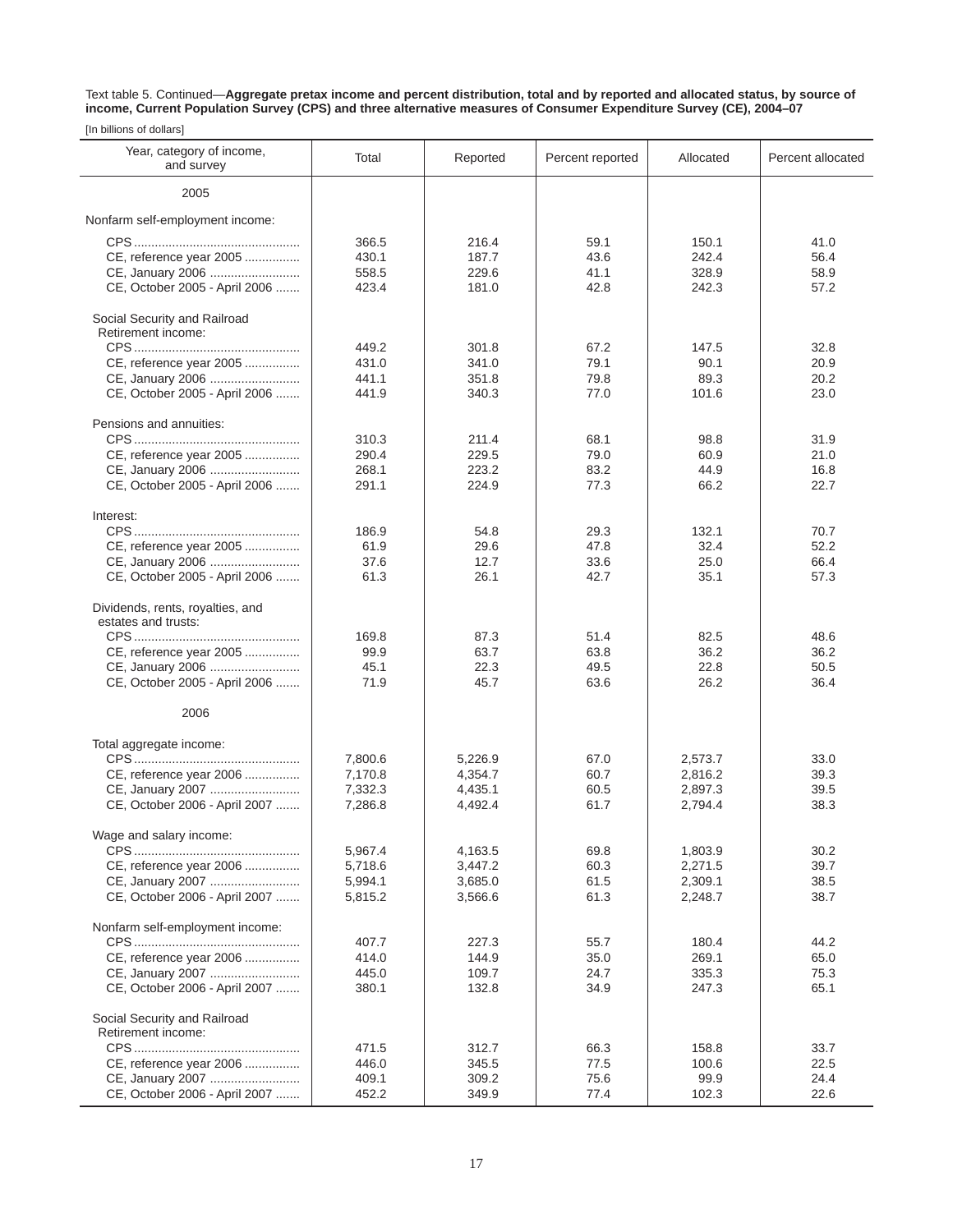Text table 5. **Continued—Aggregate pretax income and percent distribution, total and by reported and allocated status, by source of income, Current Population Survey (CPS) and three alternative measures of Consumer Expenditure Survey (CE), 2004–07**

|  | [In billions of dollars] |  |  |
|--|--------------------------|--|--|
|--|--------------------------|--|--|

| Year, category of income,<br>and survey                 | Total   | Reported | Percent reported | Allocated | Percent allocated |
|---------------------------------------------------------|---------|----------|------------------|-----------|-------------------|
| 2006                                                    |         |          |                  |           |                   |
| Pensions and annuities:                                 |         |          |                  |           |                   |
|                                                         | 314.9   | 212.0    | 67.3             | 102.9     | 32.7              |
| CE, reference year 2006                                 | 283.5   | 221.1    | 78.0             | 62.4      | 22.0              |
| CE, January 2007                                        | 213.6   | 160.8    | 75.3             | 52.9      | 24.7              |
| CE, October 2006 - April 2007                           | 302.6   | 228.1    | 75.4             | 74.5      | 24.6              |
| Interest:                                               |         |          |                  |           |                   |
|                                                         | 229.2   | 67.0     | 29.2             | 162.1     | 70.7              |
| CE, reference year 2006                                 | 69.7    | 31.0     | 44.5             | 38.7      | 55.5              |
| CE, January 2007                                        | 66.8    | 26.9     | 40.3             | 39.9      | 59.7              |
| CE, October 2006 - April 2007                           | 85.7    | 40.8     | 47.6             | 44.9      | 52.4              |
| Dividends, rents, royalties, and<br>estates and trusts: |         |          |                  |           |                   |
|                                                         | 186.7   | 94.8     | 50.8             | 91.9      | 49.2              |
| CE, reference year 2006                                 | 106.9   | 71.1     | 66.5             | 35.8      | 33.5              |
| CE, January 2007                                        | 80.1    | 57.3     | 71.6             | 22.8      | 28.4              |
| CE, October 2006 - April 2007                           | 109.5   | 67.6     | 61.7             | 41.9      | 38.3              |
| 2007                                                    |         |          |                  |           |                   |
| Total aggregate income:                                 |         |          |                  |           |                   |
|                                                         | 8,013.6 | 5,425.3  | 67.7             | 2,588.3   | 32.3              |
| CE, reference year 2007                                 | 7,559.1 | 4,505.3  | 59.6             | 3,053.8   | 40.4              |
| CE, January 2008                                        | 7,674.0 | 4,252.7  | 55.4             | 3,421.3   | 44.6              |
| CE, October 2007 - April 2008                           | 7,610.1 | 4,634.0  | 60.9             | 2,976.1   | 39.1              |
| Wage and salary income:                                 |         |          |                  |           |                   |
|                                                         | 6,141.5 | 4,336.8  | 70.6             | 1,804.7   | 29.4              |
| CE, reference year 2007                                 | 6,047.3 | 3,590.9  | 59.4             | 2,456.4   | 40.6              |
| CE, January 2008                                        | 6,179.7 | 3,343.8  | 54.1             | 2,835.9   | 45.9              |
| CE, October 2007 - April 2008                           | 6,094.2 | 3,708.2  | 60.8             | 2,386.0   | 39.2              |
| Nonfarm self-employment income:                         |         |          |                  |           |                   |
|                                                         | 390.6   | 223.9    | 57.3             | 166.6     | 42.7              |
| CE, reference year 2007                                 | 390.8   | 116.7    | 29.9             | 274.1     | 70.1              |
| CE, January 2008                                        | 307.2   | 83.7     | 27.2             | 223.6     | 72.8              |
| CE, October 2007 - April 2008                           | 369.3   | 92.2     | 25.0             | 277.1     | 75.0              |
| Social Security and Railroad<br>Retirement income:      |         |          |                  |           |                   |
|                                                         | 500.2   | 332.8    | 66.5             | 167.4     | 33.5              |
| CE, reference year 2007                                 | 464.6   | 352.5    | 75.9             | 112.0     | 24.1              |
| CE, January 2008                                        | 462.8   | 354.3    | 76.6             | 108.5     | 23.4              |
| CE, October 2007 - April 2008                           | 483.8   | 371.4    | 76.8             | 112.4     | 23.2              |